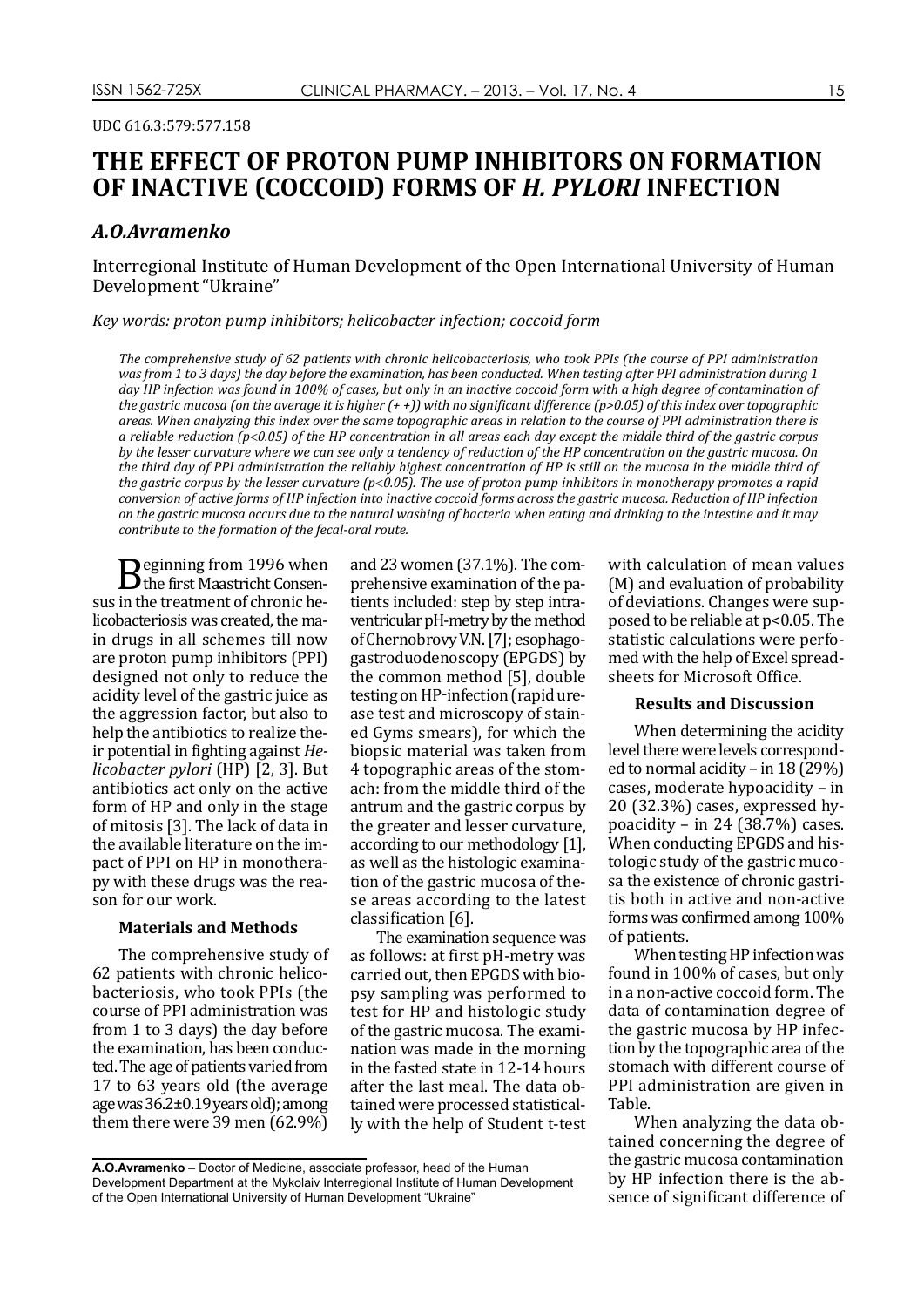| The course of PPI<br>administration | Topographic area of the stomach |                  |                                  |                  |
|-------------------------------------|---------------------------------|------------------|----------------------------------|------------------|
|                                     | Antrum $(M \pm m) / (+)$        |                  | Gastric corpus $(M \pm m) / (+)$ |                  |
|                                     | Greater curvature               | Lesser curvature | Greater curvature                | Lesser curvature |
| $1^{st}$ day (n = 21)               | $2.13 \pm 0.11$                 | $2.12 \pm 0.11$  | $2.11 \pm 0.11$                  | $2.10 \pm 0.11$  |
| $2^{nd}$ day (n = 19)               | $1.24 \pm 0.12$                 | $1.22 \pm 0.12$  | $1.87 + 0.12$                    | $1.93 \pm 0.12$  |
| $3^{rd}$ day (n = 22)               | $0.80 \pm 0.11$                 | $0.81 \pm 0.11$  | $1.34 \pm 0.11$                  | $1.78 + 0.11$    |

**Degree of** *Helicobacter pylori* **infection contamination of the gastric mucosa by the topographic areas with different course of proton pump inhibitors administration (n = 62)**

Note: n – is the number of examinations.

this index over topographic areas after PPI administration during a day. When analyzing this index over the same topographic areas in relation to the course of PPI administration there is a reliable reduction (p<0.05) of the HP concentration in all areas each day except the middle third of the gastric corpus by the lesser curvature where we can see only a tendency of reduction of the HP concentration on the gastric mucosa. When analyzing the changes of mucosa contamination degree of different topographic areas of the stomach on the 2nd day of PPI administration a reliable lower concentration of HP ( $p<0.05$ ) in the antrum is observed in relation to the gastric corpus both by the greater and lesser curvature, while there are no reliable differences in the gastric corpus (p>0.05). On the 3rd day of PPI administration the highest concentration of HP is still on the mucosa in the middle third of the gastric corpus by the lesser curvature ( $p<0.05$ ).

These results can be interpreted from 2 positions. From the viewpoint of some scientists with decrease of the acidity level under the effect of PPI HP infection migrates from the antrum of the stomach to the gastric corpus where acidity remains higher and where helicobacter infection have a chance for survival since the absence

of acid is fatal to it because of the peculiarities of getting energy for this bacterium [4]. However, the data obtained demolish this view because after the 1<sup>st</sup> day of PPI administration the HP concentration is equal in all parts of the stomach and it is high everywhere (on the average it is higher  $(+))$  and HP is only as fixed non-active coccoid forms, which are the form of protection under unfavourable environmental conditions, while only active forms of bacteria have mobility and ability to migration and live on the gastric mucosa [2, 4]. That is why reduction of the HP infection level during 3 days of PPI administration, from our point of view, occurs due to the natural washing of these forms when eating and drinking from the gastric mucosa, whereupon non-active forms get to the intestine and eliminate with feces forming the fecal-oral route. Such mechanism was confirmed experimentally when for obtaining non-active forms of other kind of helibacteria infections – *Helicobacter mustelae* living on the ferret's gastric mucosa proton pump inhibitors were injected to animals [2]. The middle third of the gastric corpus by the lesser curvature is the least compact area for different negative factors in relation to HP, therefore, it is the site where helicobacter infection adapted to the

new acidity level, transfers again to the active form and forms an intracellular "depot", which can be the future recurrence of the disease [8].

From our point of view, antibiotics, which according to general schemes are used together with PPI, do not act as "killers" of HP, but more than likely as factors, which do not allow the inactive form of bacteria to pass into the active form and promote releasing of coccoid forms in the environment; in turn, it increases the risk of re-infection of patients and their family because now it is common practice to treat chronic gastritis and peptic ulcer at home [3]. De-Nol, a bismuth drug introduced already to the first-line therapy, is the only drug that kills both active and non-active forms of HP and until now any bacteria do not have resistance to it [5].

CONCLUSIONS

1. The use of proton pump inhibitors in monotherapy promotes a rapid conversion of active forms of HP infection into inactive coccoid forms across the gastric mucosa.

2. Reduction of HP infection on the gastric mucosa occurs due to the natural washing of bacteria when eating and drinking to the intestine and it may contribute to the formation of the fecaloral route.